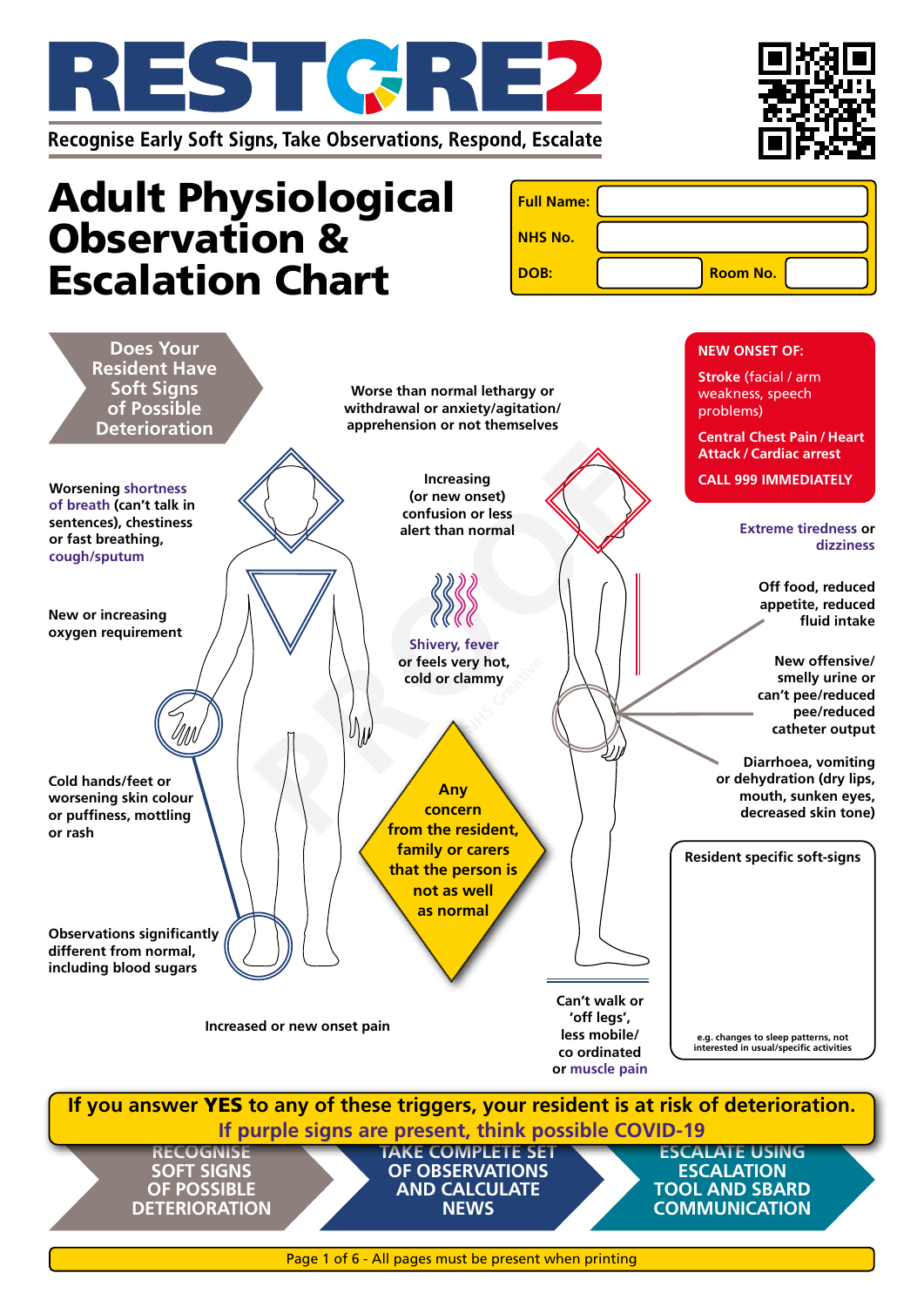| v<br>v |
|--------|
|--------|

### **How to use RESTORE2**

RESTORE2 which includes the National Early Warning Score (NEWS2) promotes a standardised response to the assessment and management of unwell residents. It is not a replacement for clinical judgement and should always be used with reference to the persons care/escalated plan and any agreed limits of treatment. If you are concerned about the resident or if one observation has changed significantly ALWAYS ACT ON YOUR CONCERNS AND SEEK ADVICE from a competent clinical decision maker e.g. GP, Registered Nurse or AHP.

- This chart uses aggregated (total) NEWS it is important that you understand the residents normal NEWS (the score when they are stable and as well as usual) to support appropriate escalation. You should try and establish what is normal for residents on admission with a member of the multi-disciplinary team (e.g. General Practitioner, frailty practitioner).
- **• Only a Medical Professional can authorise use of the hypercapnic respiratory failure scale for residents who normally have low oxygen levels as part of a diagnosed condition (e.g. COPD)**
- Use this chart for all your routine observations as per your local policy. If your resident shows ANY of the soft signs of deterioration, record their observations and NEWS immediately on the chart and follow the escalation tool as appropriate, using SBARD to communicate
- There may be a need to re-consider what is normal for the resident following any sustained improvement in their condition or non-acute deterioration.

### **What's normal for this resident**

Print name: Signature: Signature: Signature: Signature: Signature: Signature: Signature: Signature: Signature: Signature: Signature: Signature: Signature: Signature: Signature: Signature: Signature: Signature: Signature: S

What is the resident normally like? What observations and NEWS are reasonable and safe for them? When would their GP want you to call them? What escalation has been agreed with the resident (or their advocate)?

# **End of Life (EOL) or Agreed Limit of Treatment NHTT**<br>ife preference<br>he resident e.g

- All residents should have had the opportunity to discuss their end of life preferences in advance of any crisis
- RESTORE2 must be used in conjunction with the expressed wishes of the resident e.g. treatment escalation plans or advanced care plans.
- RESTORE2 can be used in residents with an agreed limit of treatment (e.g. not for hospital admission, not for resuscitation or not for intravenous antibiotics) to identify recoverable deterioration amenable to treatment. It is also useful for anticipating end of life to inform conversations with residents and their relatives - once the resident is on an EOL care pathway, RESTORE2 should be discontinued. Date:<br>
Pate:<br>
Pate:<br>
Pated with the resident (or their advocate)?<br>
Pated with the resident (or their advocate)?<br>
Pated with the resident (or their advocate)?<br>
Pated Limit of Treat<br>
paportunity to discuss their end of life

## **NEWS2 Escalation (get the right help early)**

|                                          | Suggested Actions (always consider the resident's total NEWS2 in<br>relation to their normal reference score)                                                                                                                                                           | <b>Observations</b>                     |  |  |  |  |  |
|------------------------------------------|-------------------------------------------------------------------------------------------------------------------------------------------------------------------------------------------------------------------------------------------------------------------------|-----------------------------------------|--|--|--|--|--|
|                                          | Observe – likely stable enough to remain at home<br>Escalate if any clinical concerns / gut feeling                                                                                                                                                                     | At least 12 hourly<br>until no concerns |  |  |  |  |  |
|                                          | Immediate senior staff review, escalate if concerned. Repeat observations within 6 hours. If next<br>observations remain elevated with no obvious cause arrange for GP review suggested within 24<br>hours. If NEWS is worsening, move to appropriate escalation point. |                                         |  |  |  |  |  |
| 2                                        | Immediate senior staff review, if no improvement in NEWS (or the same) within 2 hours, seek GP<br>telephone assessment within 2 hours +/- GP review within 6 hours. If NEWS is worsening, move to<br>appropriate escalation point.                                      |                                         |  |  |  |  |  |
| <b>Single</b><br><b>Observation</b><br>3 | Repeat observations within 30 minutes. If observations = $NEWS + 3$ or more, seek urgent<br>GP telephone or face to face review within 2 hours. If NEWS is worsening, move to appropriate<br>escalation point.                                                          | At least every 30<br>minutes            |  |  |  |  |  |
| $5-6$                                    | Immediate clinical review/advice required. Refer to GP using surgery bypass number or use NHS 111<br>to contact out of hours. Urgent transfer to hospital within 1 hour may be required.                                                                                | <b>Every 15 minutes</b>                 |  |  |  |  |  |
|                                          | Admission to hospital should be in line with any<br>appropriate, agreed and documented plan of care.                                                                                                                                                                    | <b>Continuous</b><br>monitoring until   |  |  |  |  |  |
|                                          | Blue light 999 call with transfer to hospital (15 minutes), follow guidance of call handler                                                                                                                                                                             | transfer                                |  |  |  |  |  |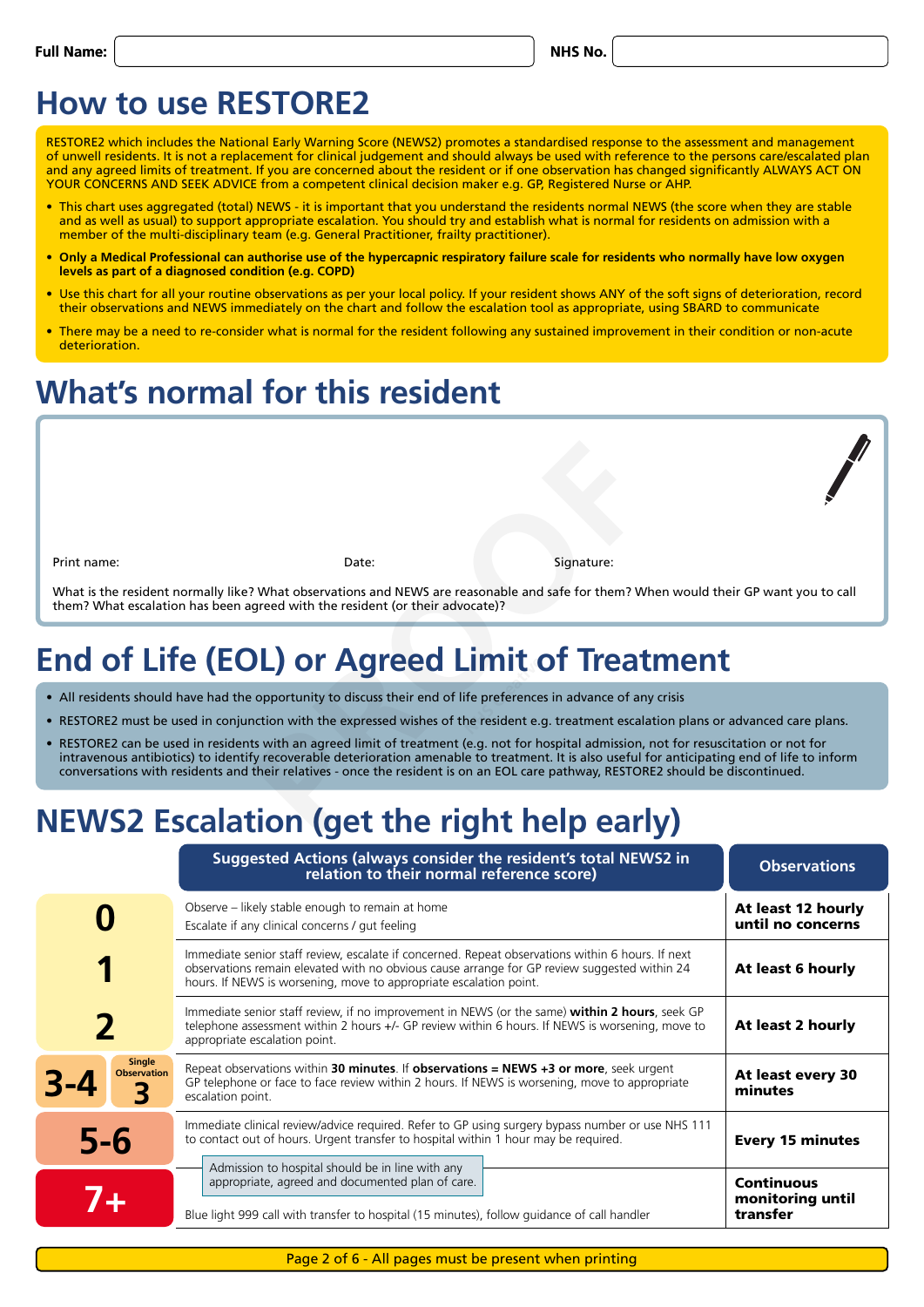|  | <b>Full Name:</b> |
|--|-------------------|
|--|-------------------|

|                          |                                                                | Date                                  |  |  |  |  |  |                         |
|--------------------------|----------------------------------------------------------------|---------------------------------------|--|--|--|--|--|-------------------------|
|                          |                                                                | Time                                  |  |  |  |  |  |                         |
|                          | $A+B$                                                          | $\geq$ 25                             |  |  |  |  |  | $\frac{3}{2}$           |
| Take                     | <b>Respirations</b>                                            | $21 - 24$                             |  |  |  |  |  |                         |
| observation<br>$+$       | Breaths/min                                                    | $18 - 20$<br>$15-17$                  |  |  |  |  |  |                         |
| calculate                |                                                                | $12 - 14$                             |  |  |  |  |  |                         |
| <b>NEWS</b>              |                                                                | $9 - 11$                              |  |  |  |  |  | $\mathbf{1}$            |
|                          |                                                                | $\leq 8$                              |  |  |  |  |  | $\overline{\mathbf{3}}$ |
|                          |                                                                | $\geq 96$                             |  |  |  |  |  |                         |
|                          | $\overline{\mathbf{A}+\mathbf{B}}$<br>SpO <sub>2</sub> Scale 1 | 94-95                                 |  |  |  |  |  | $\mathbf{1}$            |
|                          | Oxygen saturation (%)                                          | 92-93                                 |  |  |  |  |  | $\mathbf{2}$            |
|                          |                                                                | $\leq 91$                             |  |  |  |  |  | $\overline{\mathbf{3}}$ |
| Authorising              | $SpO2$ Scale 2 <sup>t</sup>                                    | $\geq$ 97 on O <sub>2</sub>           |  |  |  |  |  | $\mathbf{3}$            |
| clinician                | Oxygen saturation (%)                                          | 95-96 on O <sub>2</sub>               |  |  |  |  |  | $\mathbf{2}$            |
|                          | Use Scale 2 if target<br>range is 88-92%,                      | 93-94 on O <sub>2</sub><br>≥93 on air |  |  |  |  |  | $\mathbf{1}$            |
|                          | e.g. in hypercapnic<br>respiratory failure                     | 88-92                                 |  |  |  |  |  |                         |
|                          |                                                                | 86-87                                 |  |  |  |  |  | $\mathbf{1}$            |
| Signature &              | <sup>t</sup> ONLY use Scale2 under<br>the direction of a       | 84-85                                 |  |  |  |  |  | $\overline{2}$          |
| Date                     | qualified clinician                                            | ≤83%                                  |  |  |  |  |  | $\overline{\mathbf{3}}$ |
|                          | Air or Oxygen?                                                 | $A = Air$                             |  |  |  |  |  |                         |
|                          |                                                                | $O2$ L/min                            |  |  |  |  |  | 2 <sub>1</sub>          |
|                          | C                                                              | $\geq$ 220                            |  |  |  |  |  | 3 <sub>1</sub>          |
|                          |                                                                | 201-219                               |  |  |  |  |  |                         |
| <b>ACVPU</b>             | <b>Blood pressure</b>                                          | 181-200                               |  |  |  |  |  |                         |
| <b>KEY</b>               | mmHg<br>Score uses                                             | 161-180                               |  |  |  |  |  |                         |
|                          | systolic BP only                                               | 141-160<br>$121 - 140$                |  |  |  |  |  |                         |
| A                        |                                                                | $111 - 120$                           |  |  |  |  |  |                         |
|                          |                                                                | $101 - 110$                           |  |  |  |  |  | $\mathbf{1}$            |
| Alert                    |                                                                | $91 - 100$                            |  |  |  |  |  | $\overline{2}$          |
| awake &                  | ER-                                                            | 81-90                                 |  |  |  |  |  |                         |
| responding,<br>eyes open |                                                                | 71-80                                 |  |  |  |  |  |                         |
|                          |                                                                | 61-70                                 |  |  |  |  |  | 3                       |
|                          |                                                                | 51-60<br>$\leq 50$                    |  |  |  |  |  |                         |
|                          |                                                                |                                       |  |  |  |  |  |                         |
| <b>Confusion</b>         | $\overline{\mathsf{C}}$                                        | $\geq 131$<br>$121 - 130$             |  |  |  |  |  | $\overline{\mathbf{3}}$ |
| New onset of             | <b>Pulse</b>                                                   | $111 - 120$                           |  |  |  |  |  | 2                       |
| confusion                | <b>Beats/min</b>                                               | $101 - 110$                           |  |  |  |  |  |                         |
| (Do not score            |                                                                | $91 - 100$                            |  |  |  |  |  | $\overline{1}$          |
| if chronic)              |                                                                | $81 - 90$                             |  |  |  |  |  |                         |
|                          | $\ddot{\sim}$                                                  | $71 - 80$                             |  |  |  |  |  |                         |
| $\mathbf V$              |                                                                | $61 - 70$                             |  |  |  |  |  |                         |
|                          |                                                                | 51-60<br>$41 - 50$                    |  |  |  |  |  | $\mathbf{1}$            |
| <b>Verbal</b>            |                                                                | 31-40                                 |  |  |  |  |  |                         |
| moves eyes /<br>limbs or |                                                                | $\leq 30$                             |  |  |  |  |  | $\overline{\mathbf{3}}$ |
| makes sounds             | D                                                              | Alert                                 |  |  |  |  |  |                         |
| to voice                 |                                                                | Confusion                             |  |  |  |  |  |                         |
|                          | <b>Consciousness</b><br><b>Score for NEW onset</b>             | $\lambda$                             |  |  |  |  |  | 3                       |
| P                        | of confusion                                                   |                                       |  |  |  |  |  |                         |
|                          | (no score if chronic)                                          | - Ul                                  |  |  |  |  |  |                         |
| Pain                     | E                                                              | $\geq 39.1$                           |  |  |  |  |  | $\mathbf{2}$            |
| responds                 | <b>SHEET</b>                                                   | 38.1-39.0°                            |  |  |  |  |  | $\overline{1}$          |
| only to<br>painful       | Temperature<br>$^{\circ}$ C                                    | 37.1-38.0°                            |  |  |  |  |  |                         |
| stimuli                  |                                                                | 36.1-37.0°<br>35.1-36.0°              |  |  |  |  |  | $\vert$ 1               |
|                          |                                                                | ≤35.0 $^{\circ}$                      |  |  |  |  |  | $\overline{\mathbf{3}}$ |
|                          |                                                                | <b>NEWS TOTAL</b>                     |  |  |  |  |  |                         |
| U                        |                                                                |                                       |  |  |  |  |  |                         |
| Unresponsive             | Next observation due (Mins/Hrs)                                |                                       |  |  |  |  |  |                         |
|                          |                                                                | Escalation of care Y/N                |  |  |  |  |  |                         |
| unconscious              |                                                                | Initials                              |  |  |  |  |  |                         |

Photocopy this page if admitting/transferring resident or upload to ambulance EPR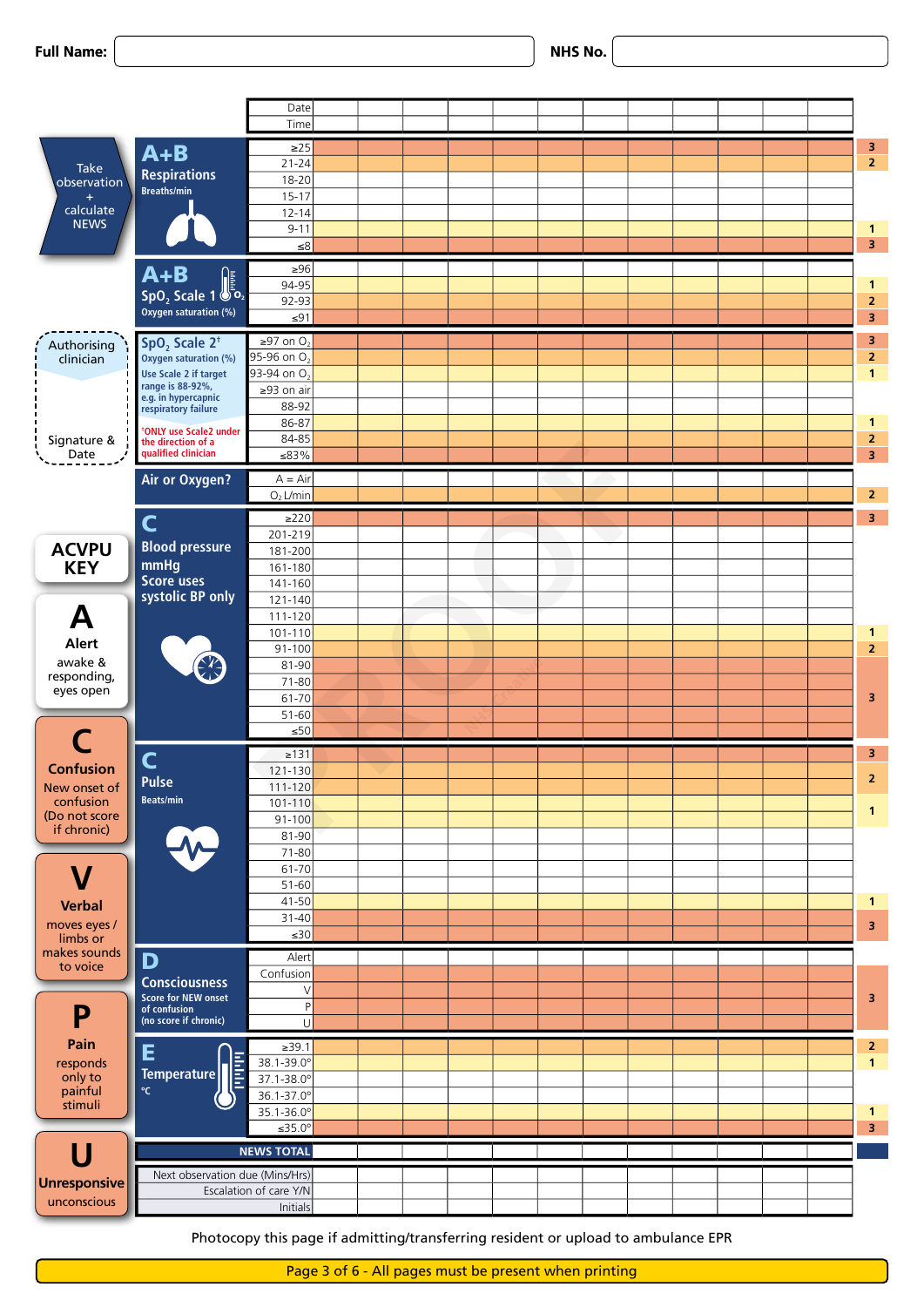



**Initials**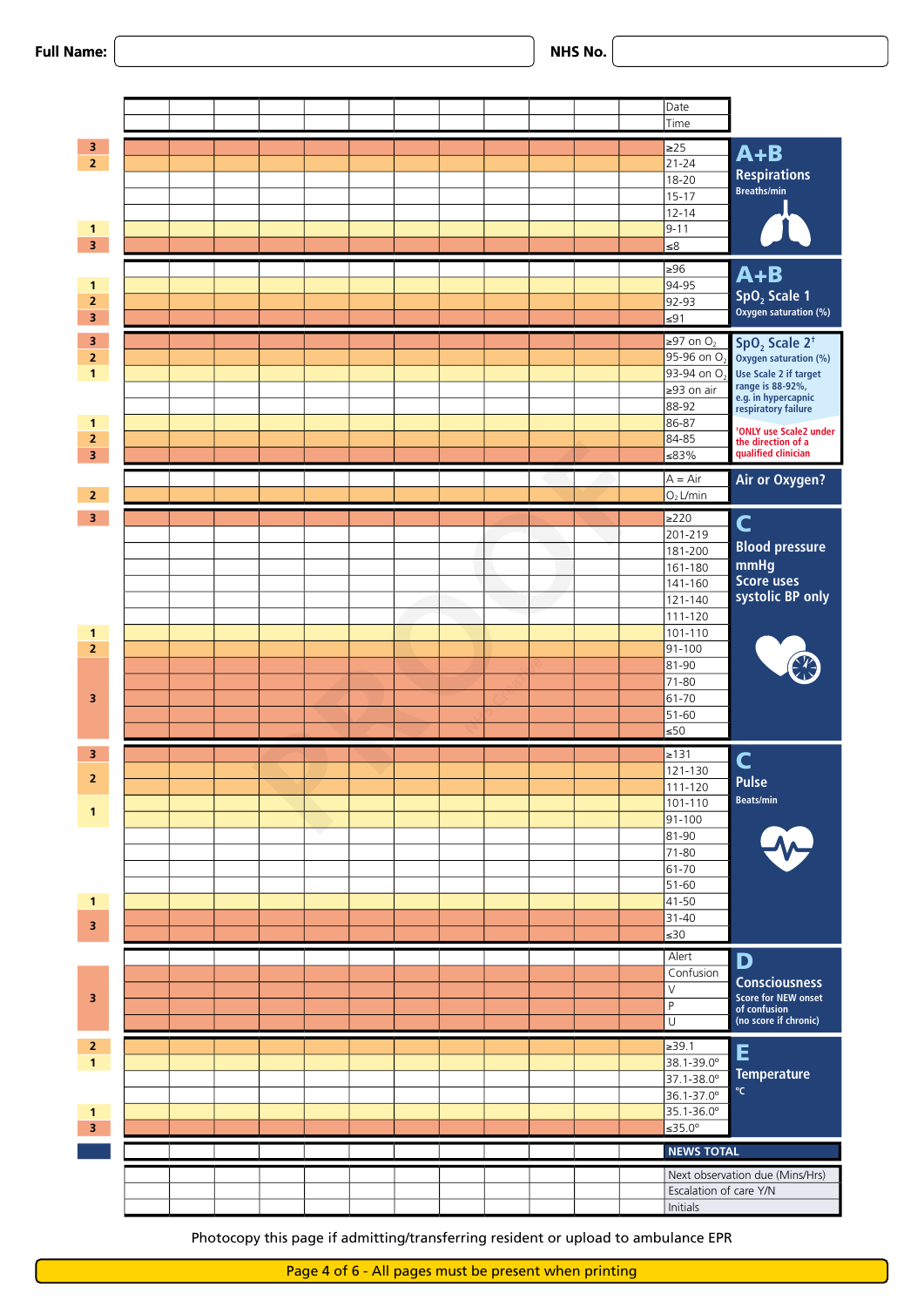## **SBARD Escalation Tool and Action Tracker**

(get your message across)

|                                | <b>REMEMBER TO SAY: The residents TOTAL NEWS SCORE is</b>                                                                                                                                                                                                                                                                                                                                                                                                                                                                                           |                                                                                     |                 |          |
|--------------------------------|-----------------------------------------------------------------------------------------------------------------------------------------------------------------------------------------------------------------------------------------------------------------------------------------------------------------------------------------------------------------------------------------------------------------------------------------------------------------------------------------------------------------------------------------------------|-------------------------------------------------------------------------------------|-----------------|----------|
| Name:                          |                                                                                                                                                                                                                                                                                                                                                                                                                                                                                                                                                     |                                                                                     |                 |          |
| <b>NHS No.</b>                 |                                                                                                                                                                                                                                                                                                                                                                                                                                                                                                                                                     | <b>Notes</b>                                                                        | Date, Time, Who |          |
| S                              | <b>Situation</b><br>(briefly describe the current situation and give a clear,<br>concise overview of relevant issues)<br>(Provide address, direct line contact number)<br>I am from (say if you are a registered professional)<br>I am calling about resident (Name, DOB)<br>The residents TOTAL NEWS SCORE is<br>Their normal NEWS/condition is<br>I am calling because I am concerned that (e.g. BP is low,<br>pulse is XX, temp is XX, patient is more confused or drowsy)                                                                       |                                                                                     |                 |          |
| B                              | <b>Background</b><br>(briefly state the relevant history and what got you to<br>this point)<br>Resident XX has the following medical conditions<br>The resident does/does not have a care plan or DNACPR<br>form / agreed care plan with a limit on treatment/hospital<br>admission<br>They have had (GP review/investigation/medication e.g.<br>antibiotics recently)<br>Resident XX's condition has changed in the last XX hours<br>The last set of observations was<br>Their normal condition is<br>The resident is on the following medications |                                                                                     |                 |          |
|                                | <b>Assessment</b><br>(summarise the facts and give your best assessment on<br>what is happening)<br>I think the problem is XX<br>And I have (e.g. given pain relief, medication, sat the<br>patient up etc.) OR<br>I am not sure what the problem is but the resident is<br>deteriorating OR<br>I don't know what's wrong but I am really worried                                                                                                                                                                                                   |                                                                                     |                 |          |
| D)<br><b>N</b><br><b>COLOR</b> | <b>Recommendation</b><br>(what actions are you asking for? What do you want to<br>happen next?)<br>I need you to<br>Come and see the resident in the next XX hours AND<br>Is there anything I need to do in the meantime? (e.g. repeat<br>observations, give analgesia, escalate to emergency services)<br><b>Decision</b><br>(what have you agreed)<br>We have agreed you will visit/call in the next XX hours, and<br>in the meantime I will do XX<br>If there is no improvement within XX, I will take XX action.                                | <b>Actions I have been asked to take</b><br>(initial & time when actions completed) |                 | Initials |

Photocopy this page if admitting/transferring resident or upload to ambulance EPR